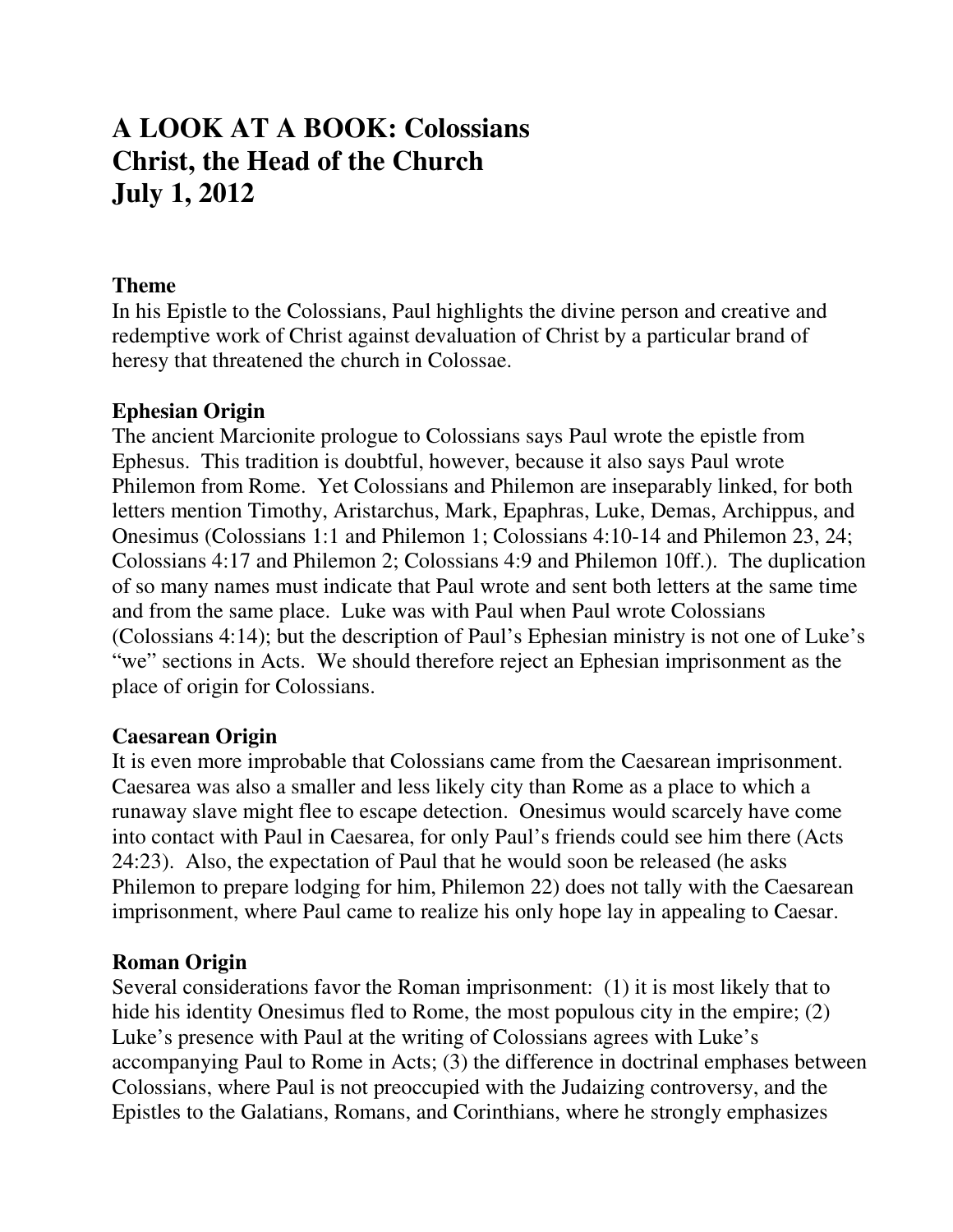freedom from the Mosaic law, suggests Paul wrote Colossians during the later period of the Roman imprisonment, when the Judaizing controversy no longer dominated his thinking.

# **Founding of the Church in Colossae**

The city of Colossae lay in the valley of the Lycus River in a mountainous district about one hundred miles east of Ephesus. The neighboring cities of Laodicea and Hierapolis overshadowed Colossae in importance. The distant way Paul writes he has "heard" of his readers' Christian faith (1:4) and his inclusion of the readers among those who have never seen him face to face (2:1) imply he had neither founded the church in Colossae nor visited it. Since the Colossians had learned God's grace from Epaphras (1:6, 7), Epaphras must have been the founder of the church. Yet he was with Paul at the time of writing (4:12, 13). We may surmise that Epaphras became a Christian through Paul's Ephesian ministry, evangelized the neighboring region of Colossae, Laodicea, and Hierapolis, and visited Paul in prison to solicit his advice concerning a dangerous heresy threatening the Colossian church. Apparently Archippus had been left in charge of the church (4:17). Under this hypothesis we can understand why Paul assumed authority over the Colossian church even though he had never been there; since he was "grandfather" of the church through his convert Epaphras, his judgment had been sought.

Colossae was situated in a region prone to earthquakes, and one rocked the area in AD 61-62, causing severe damage and possibly destroying the city. Colossae may not have been rebuilt, since no references to the city appear in Christian or pagan sources after AD 61. Paul must have written this letter before this date when the earthquake destroyed the city.

# **A Gentile Church**

The Christians in Colossae were predominantly Gentile. Paul classes them among the uncircumcised (2:13). In 1:27, the phrases "among the Gentiles" and "in you" seem to be synonymous.

## **The Colossian Heresy**

We can infer certain features of the false teaching from the counter emphases of Paul. In fact, Paul probably borrows words and phrases used by the false teachers, such as "knowledge" and "fullness," and turns them against the heresy by filling them with orthodox content. The heresy:

- detracted from the person of Christ, so that Paul stresses the preeminence of Christ (1:15-19);
- emphasized human philosophy, i.e., empty speculations apart from divine revelation (2:8);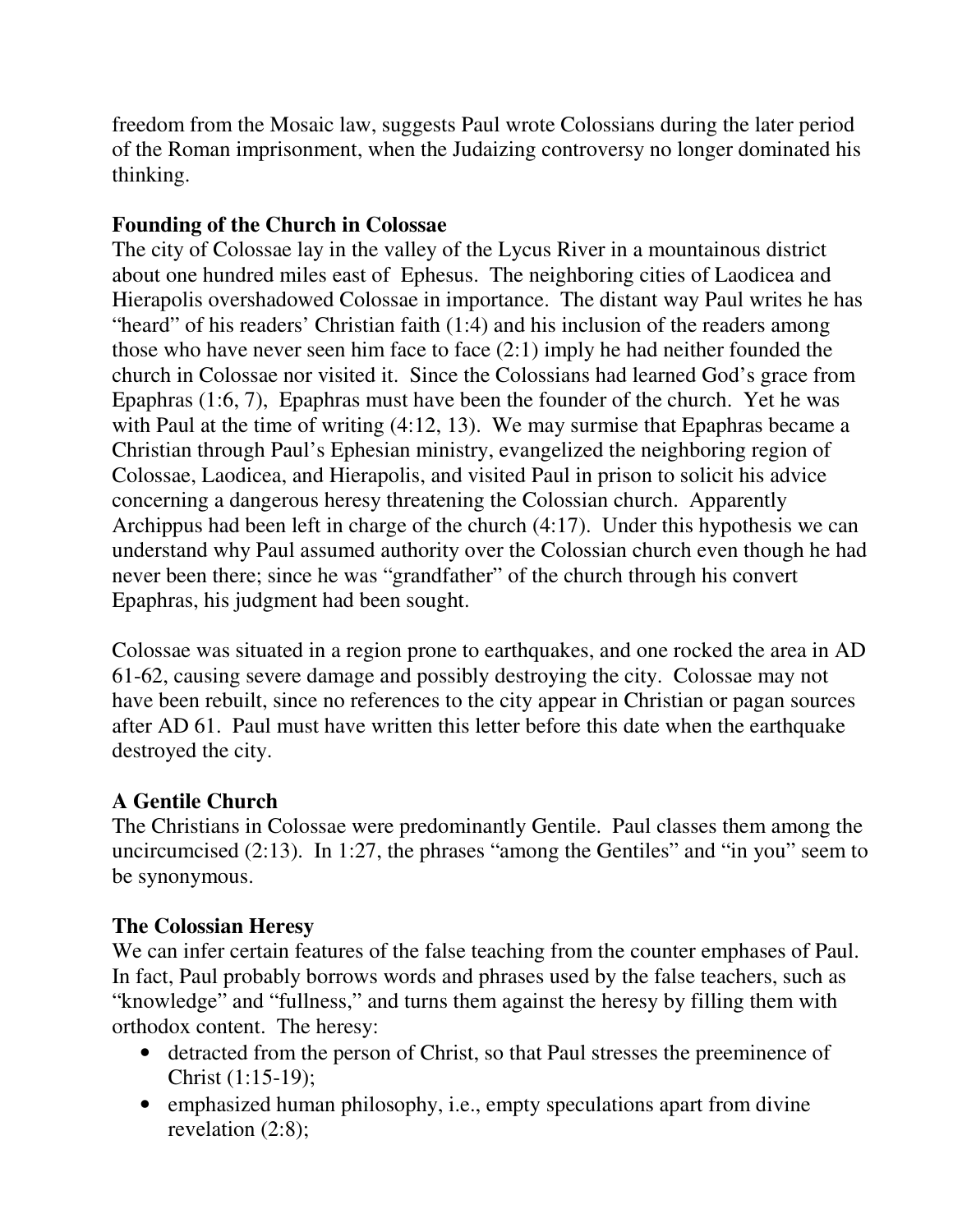- contained elements of Judaism, such as circumcision (2:11; 3:11), rabbinic tradition (2:8), dietary regulations and Sabbath and festival observances (2:16);
- included worship of angels as intermediaries to keep the highest God (pure Spirit) unsullied by contact with the physical universe  $(2:18)$  – a pagan feature, although orthodox Jews had constructed a hierarchy of angels, they did not worship them nor did they regard the materiality of the universe as evil; and
- flaunted an exclusivist air of secrecy and superiority, against which Paul stresses the all-inclusiveness and publicity of the gospel (1:20, 23, 28; 3:11).

The Colossians heresy, then, blended Jewish legalism, Greek philosophic speculation, and Oriental mysticism. Perhaps the location of Colossae on an important trade route linking East and West contributed to the mixed character of the false teaching.

# **Doctrine, Especially Christology**

Read Colossians 1, 2.

Colossians has two sections: doctrine (chs. 1,2) and exhortation (chs. 3, 4). Paul puts the doctrinal accent on Christology. The epistle opens with a greeting, thanksgiving, and prayer. Then begins the great Christological discussion.

Paul's laudatory statements about Christ mention:

- His kingdom  $(1:13)$ ;
- His redemptive work  $(1:14)$ ;
- His being the outward representation ("image") of God in human form (1:15);
- His supremacy over creation as its Master and Heir (since first-born sons) received twice as much inheritance as other sons, "first-born of all creation" [1:15] need not imply that Jesus was the first to be created);
- His creatorship  $(1:16)$ ;
- His preexistence and cohesion of the universe  $(1:17)$ ;
- His headship over the new creation, the church; and
- His primacy in rising from the dead never to die again (1:18).

In his polemic against the Colossian heresy (2:8-23), Paul charges that the false teaching obscures the preeminence of Christ; that its ritual observances, taken from Judaism, only foreshadow the spiritual realities in Christ; and that its asceticism and angel worship foster human pride and detract from Christ's glory.